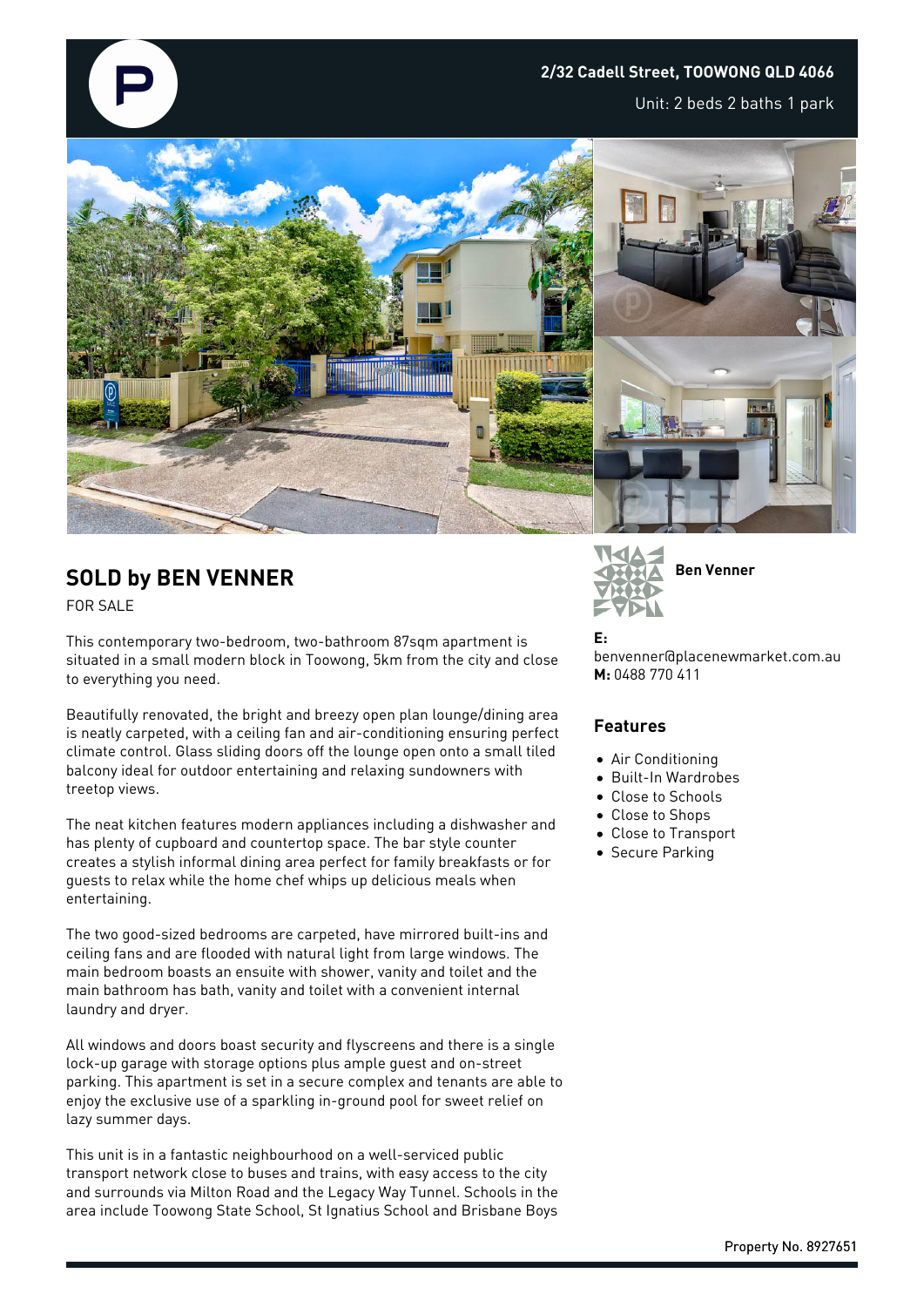### **2/32 Cadell Street, TOOWONG QLD 4066**



Unit: 2 beds 2 baths 1 park

College and UQ is a short eight-minute drive away. Nearby medical facilities include the Wesley Hospital and plenty of shops abound, including Toowong Village only a twelve-minute drive away. Close to Brisbane River and near beautiful green spaces like the heritage-listed Toowong memorial park, this apartment on the doorstep of the city offers the ideal lock-and-go modern urban lifestyle!

\*This property is being sold without a price and therefore a price guide cannot be provided. The website may have filtered the property into a price bracket for website functionality purposes.